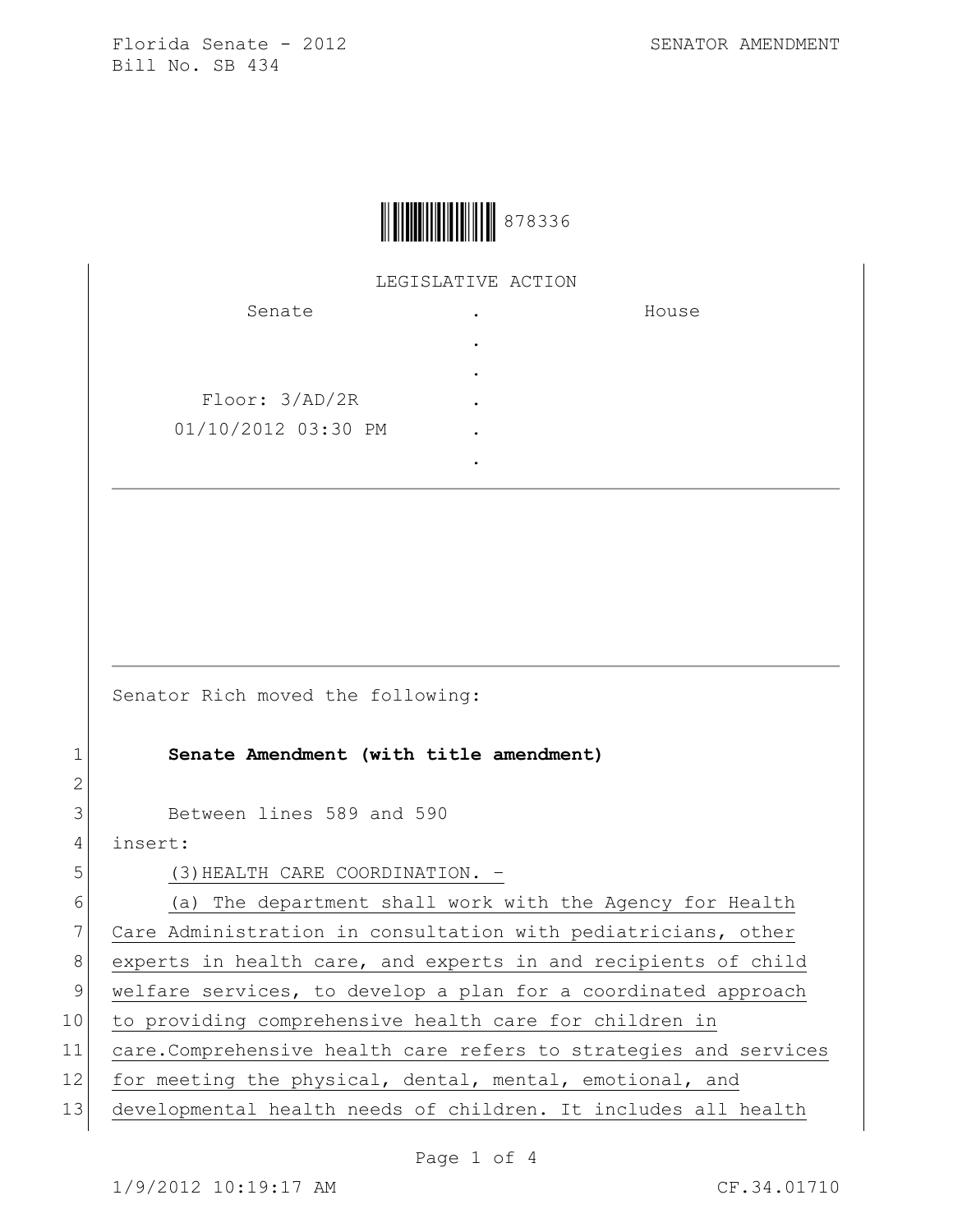## Ì878336BÎ878336

| 14 | care including primary, tertiary, and specialty care. The plan   |
|----|------------------------------------------------------------------|
| 15 | must include the following components:                           |
| 16 | 1. A schedule for the initial and follow-up health               |
| 17 | screenings;                                                      |
| 18 | 2. A strategy for providing access to health care services       |
| 19 | and treatment for health needs identified through screenings;    |
| 20 | 3. A strategy for the updating and appropriate sharing of        |
| 21 | health care data and information which may include establishing  |
| 22 | an electronic health record;                                     |
| 23 | 4. A system for ensuring continuity of health care services      |
| 24 | which may include establishing a medical home for each child in  |
| 25 | care;                                                            |
| 26 | 5. A procedure for providing oversight of prescription           |
| 27 | medication;                                                      |
| 28 | 6. A protocol to increase collaboration among health,            |
| 29 | mental health, child welfare, juvenile justice, courts,          |
| 30 | education, and other child-serving systems, as well as providers |
| 31 | and community organizations, to meet the health care needs of    |
| 32 | children in care; and                                            |
| 33 | 7. A strategy for including families in health care              |
| 34 | decisions for children in care.                                  |
| 35 | (b) The department shall submit a report to the Governor         |
| 36 | and the Legislature by March 1 and September 1 of each year      |
| 37 | until a system for providing comprehensive health care to        |
| 38 | children in care has been implemented statewide. The report must |
| 39 | address progress that has been made toward achieving each of the |
| 40 | components in paragraph (a).                                     |
| 41 | (4) PERMANENT CONNECTIONS. -                                     |
| 42 | (a) The department, in collaboration with the Independent        |
|    |                                                                  |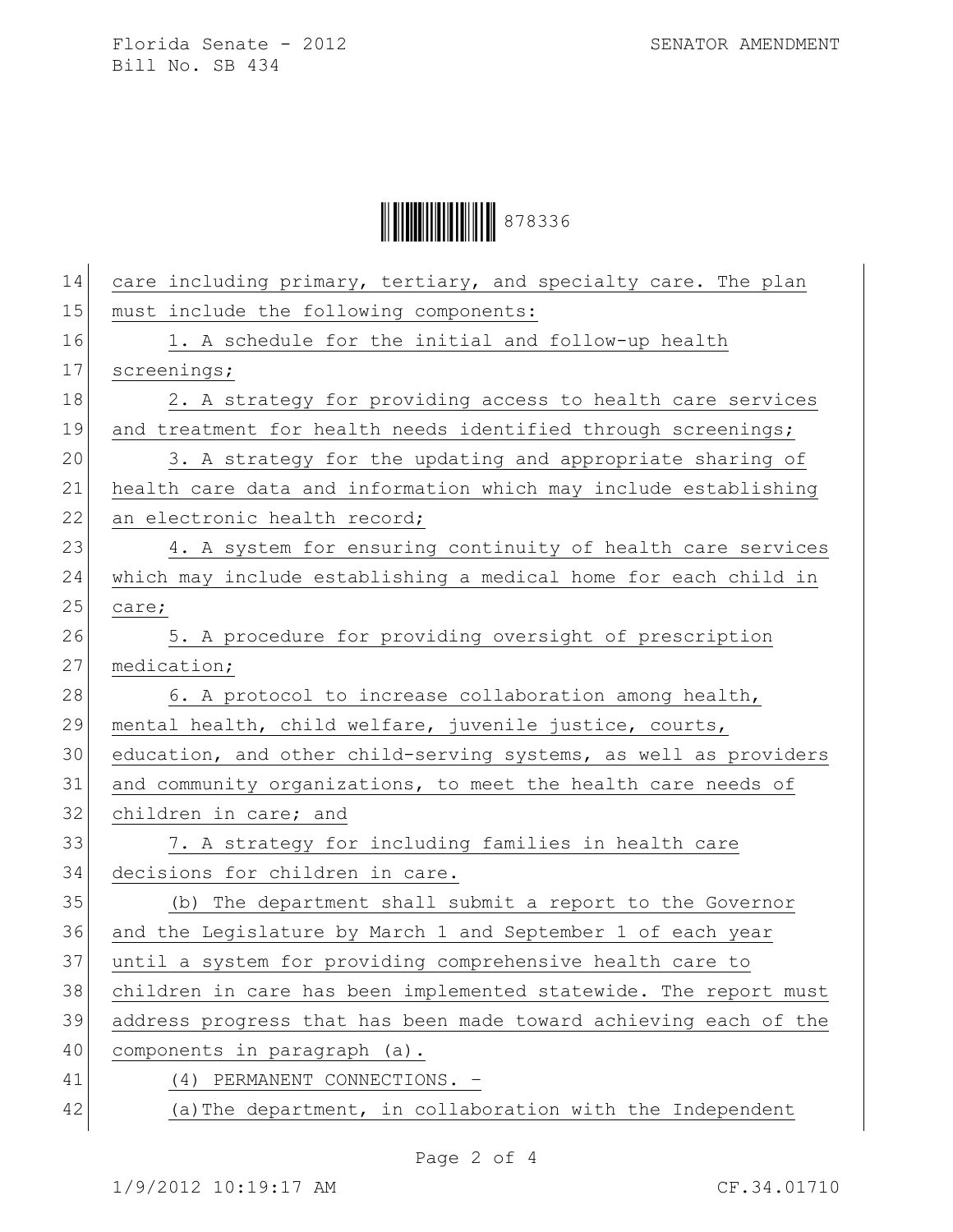## Ì878336BÎ878336

| 43 | Living Services Advisory Council shall establish a workgroup for |
|----|------------------------------------------------------------------|
| 44 | the purpose of developing and implementing strategies to ensure  |
| 45 | that each child who leaves care has at least one positive,       |
| 46 | reliable caring adult who will continue to support him or her    |
| 47 | after leaving care, through his or her young adulthood and       |
| 48 | beyond. This adult may include:                                  |
| 49 | 1. People with whom the youth has some emotional                 |
| 50 | attachment such as birth family, extended family, kin, adoptive  |
| 51 | family, foster family, teachers, mentors or coaches;             |
| 52 | 2. People with whom the youth would like to stay connected       |
| 53 | or re-establish contact; or                                      |
| 54 | 3. People who the youth defines as family or supports.           |
| 55 | (b) The department shall submit a report by December 31 of       |
| 56 | each year to the Governor and the Legislature which includes a   |
| 57 | summary of the actions taken and practices implemented statewide |
| 58 | to ensure that no child leaves care without a lifelong           |
| 59 | connection to a supportive adult.                                |
| 60 |                                                                  |
| 61 |                                                                  |
| 62 | ================= T I T L E A M E N D M E N T ================   |
| 63 | And the title is amended as follows:                             |
| 64 | Delete line 64                                                   |
| 65 | and insert:                                                      |
| 66 | of school, community, and family life; requiring the             |
| 67 | department to work with the Agency for Health Care               |
| 68 | Administration and other stakeholders to develop a               |
| 69 | plan for providing comprehensive health care for a               |
| 70 | child; requiring a report; requiring the department to           |
|    |                                                                  |
| 71 | work with the Independent Living Services Advisory               |

Page 3 of 4